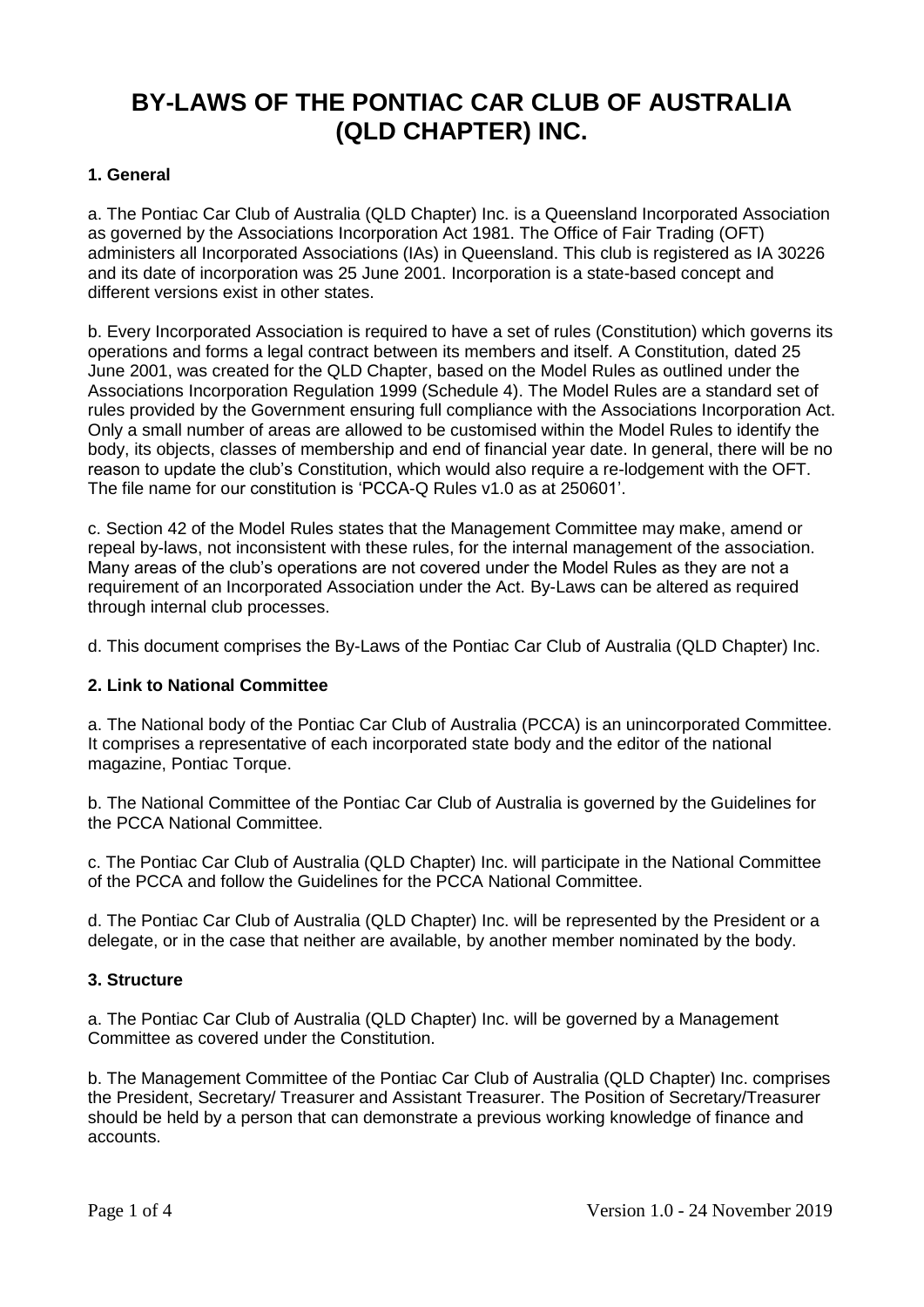c. The Management Committee may create non-committee positions for the purposes of the operations of the club.

d. An Activities Co-ordinator role has been created to manage the annual activities calendar.

e. A Media Co-ordinator role has been created to manage the media activities of the club including Facebook, Website, Pontiac Torque Magazine contributions and the Club E News.

f. Run Leaders will be created for individual club activities.

g. The PCCA-Q Governance Manual contains the detailed list of duties in each position, as well as meeting procedures and other information.

## **4. Meetings**

a. Management Committee Meetings, Special General Meetings and the Annual General Meeting will be held in accordance with the Constitution.

b. Member's social meetings will be held every three to four months, usually co-ordinated to follow a Management Committee Meeting. These will generally be held on a Saturday night at a hired venue.

c. Meetings will be advertised to all members in advance via the Club E-News.

## **5. Communications**

a. The Club E-News is the primary connection source to the majority of members. Editions will be sent Blind Copy to protect member's email addresses. Generally, these are sent out weekly to advise of forthcoming events, or to report on the last event.

b. The club's Facebook site [\(www.facebook.com/qldpontiac\)](http://www.facebook.com/qldpontiac) is the primary connection source to the general public. The Management Committee will authorise the members with admin rights to this site. Photo albums will be posted containing results of club activities.

c. The club's Website [\(www.qldpontiac.org.au\)](http://www.qldpontiac.org.au/) was created in early 2019 to support the club registration authorities process, and also contains club documentation. The Management Committee will authorise the members with admin rights to this site.

d. The club's Website will contain the membership forms and copies of the Constitution (Model Rules), By-Laws, Certificate of Incorporation and Certificate of Public Liability Insurance. Other downloads include the 'Pontiac Car Club - Concessional 'Club' Registration' user's manual and the 'Directory of Pontiac Resources'. The membership forms will also appear on the [www.pcca.org.au](http://www.pcca.org.au/) national website.

e. A 'One-Drive' site was set up due to Facebook's inability to host pdf files back when we didn't have a website. As we now have one some content has been migrated off the one-drive site. [\(https://onedrive.live.com/?id=74D5EDE246E6B813%21111&cid=74D5EDE246E6B813\)](https://onedrive.live.com/?id=74D5EDE246E6B813%21111&cid=74D5EDE246E6B813) is the address. The Management Committee will authorise the members with admin rights to this site. It does have the advantage of a 15GB storage repository, while our website is very limited. Therefore, large items such as electronic versions of Torque should use the one-drive facility.

f. Contact Cards have been organised to provide a means of communication to non-members. The most recent batch contain our facebook and national website links, as well as our bank account details for payments. A variety of suppliers can provide these, and we generally obtain 250. Officeworks supplied the latest stock in August 2018.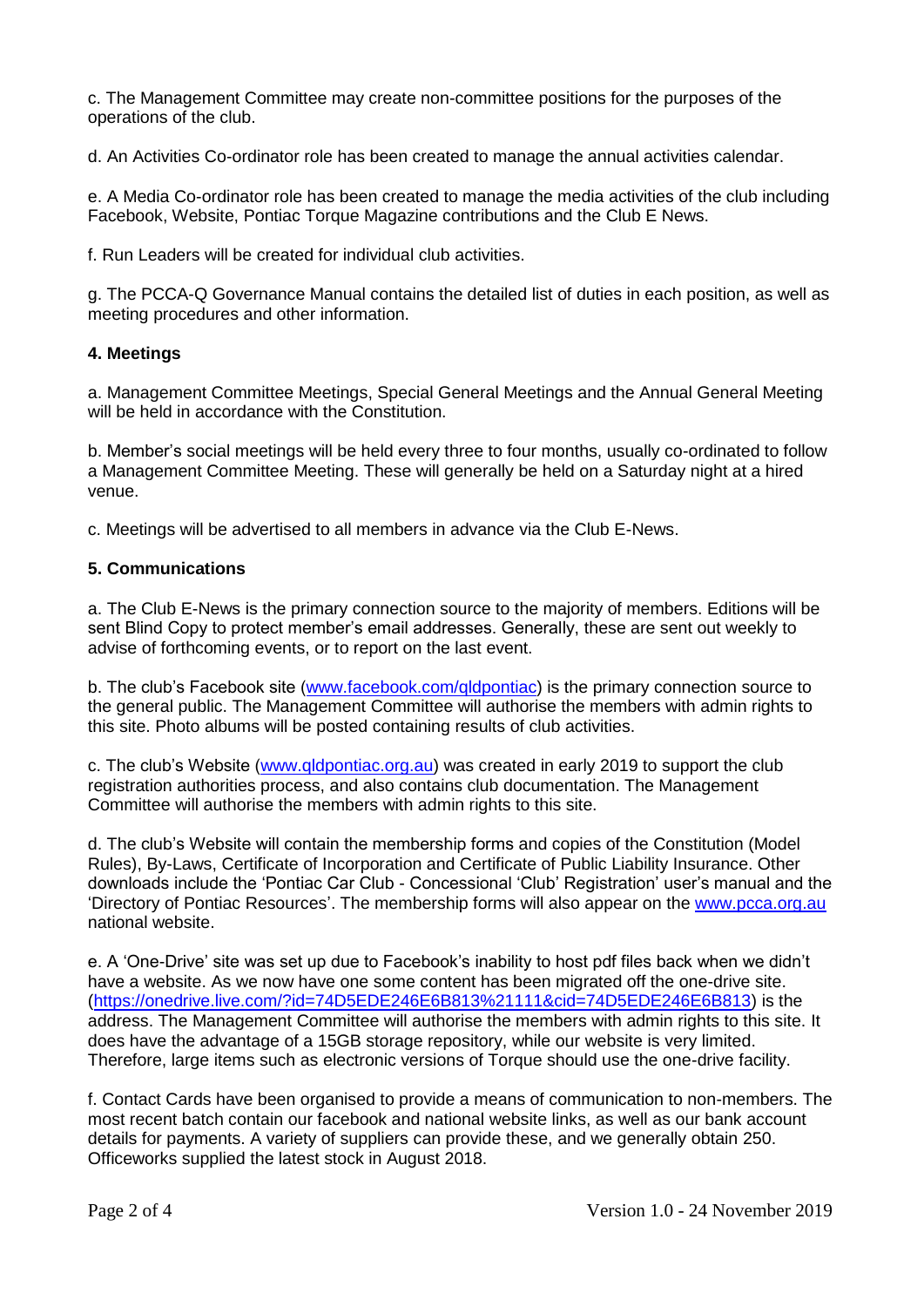## **6. Property**

a. The Management Committee will maintain a Club Gear Register listing and locating items of club property. These are not classed as assets for financial purposes, and costs involved have been expensed in the year of purchase. The Management Committee will authorise transfer of these items between members.

b. The Management Committee will maintain a Club Library. This presently contains a collection of Pontiac Manuals (catalogued), High Performance Pontiac Magazines 2001-2014 (indexed) and a scanned set of Pontiac Torque Magazines from 1987 to present (indexed). Documentation will be placed on the club's website to enable member access.

c. Archived Club Records and Historical Documents are contained in two storer boxes, currently with the President. These include minute books from the 1970's and other material relating to the original Pontiac Car Club of Queensland, as well as financial and secretarial records no longer required by the Secretary/ Treasurer.

### **7. Merchandise**

a. The Management Committee will authorise the purchase and distribution of club merchandise. This comprises shirts, caps and other items bearing the national or state club logo.

b. A merchandise co-ordinator will be appointed in times of sufficient demand to justify a position.

#### **8. Membership Generally**

a. Membership provisions are contained in the Constitution.

b. In addition to, and not in conflict to these, the following provisions apply to the club.

c. Membership covers the immediate family.

d. Membership cards will be issued to all members on admission or on renewal. These will be in digital form, unless the member requests a hardcopy version. They are required to identify a member when applying for club registration at a Transport Department office.

e. Multi-year memberships will not have a discount applied as they did under the previous national administration of membership.

f. Pro-rata fees apply for applicants joining other than at the end of financial year.

g. The membership renewal date is 30 June. Members may be paid-up to another date, but the preference is to align the two.

h. Queensland Chapter membership forms encourage the use of either direct EFT or inter-bank transfer into our nominated account.

i. The Management Committee will ensure that member's information will be kept secure and only accessed by authorised members. Please refer to our Privacy Policy for further information.

j. The Management Committee may grant honorary life membership to any member in recognition of their outstanding service to the club. This is generally considered to be at least ten years holding a Committee position.